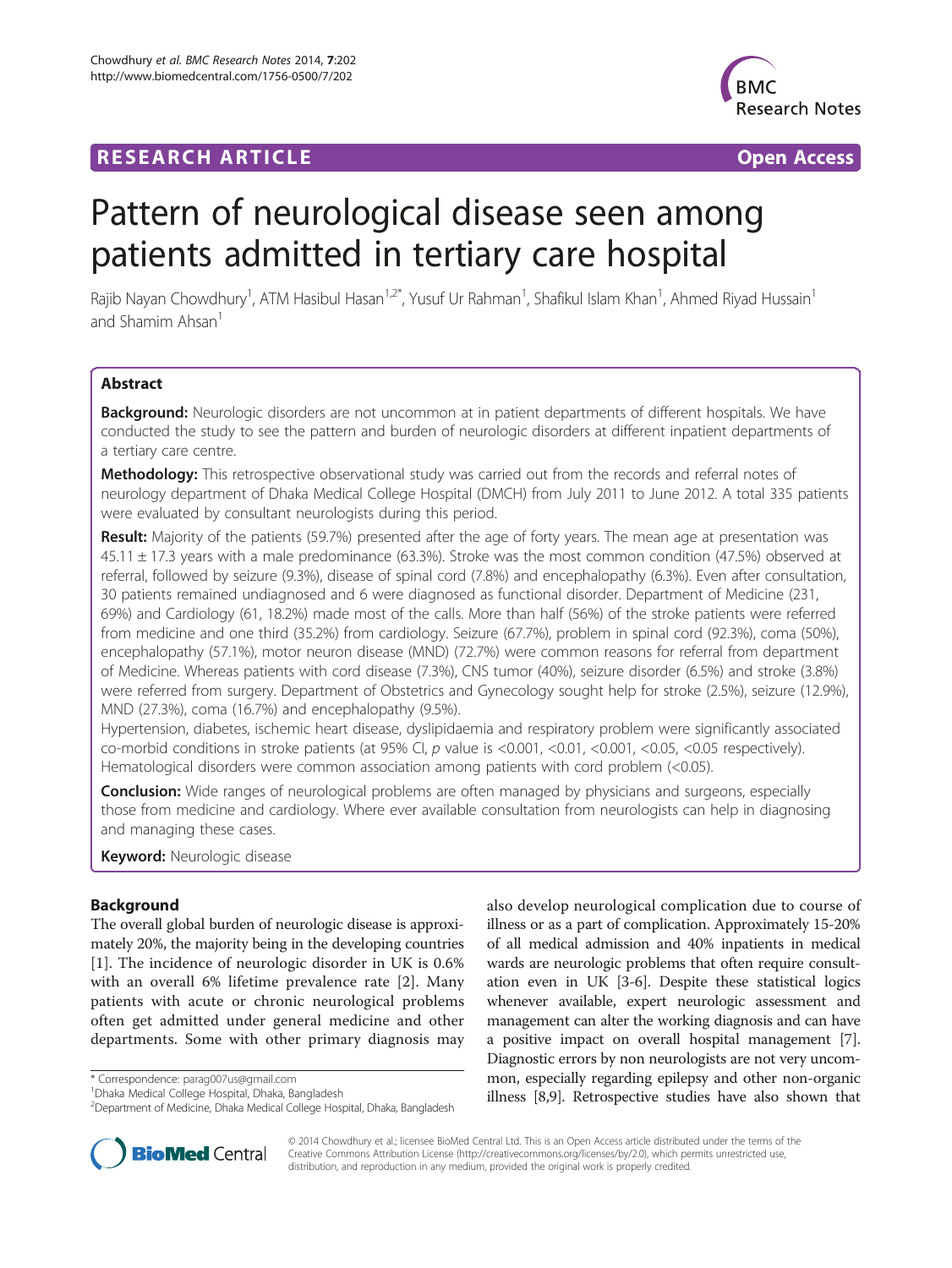<span id="page-1-0"></span>diagnostic change following neurology consultation is seen in 32-50% of inpatient referrals [[10-12\]](#page-3-0). Studies have also proved that a liaison with neurology consultation may improve inpatient care in UK [[9,](#page-3-0)[13\]](#page-4-0).

Neurology was introduced as a specialty in Bangladesh during the 1960s'. Apart from infection and malnutrition, an excess burden of cerebrovascular disease and stroke at an early age denotes a higher risk of mortality and morbidity in Bangladesh [\[14,15](#page-4-0)]. As neurologic disorders are quite common among all medical admissions in DMCH and there are lack of facilities elsewhere in the country, varieties of neurological problems are referred to Dhaka Medical College Hospital (DMCH). Previously we did not have any published data regarding the neurology consultation pattern in Bangladesh. The available data on this issue are mostly from European countries. We therefore tried to audit the nature of neurologic involvement among patients admitted in different departments and liaison of neurology with these departments through this referral system.

# Methods

This is a retrospective observational study. We reviewed the records and referral notes from Neurology department of Dhaka Medical College Hospital (DMCH) from July 2011 to June 2012. Dhaka Medical College Hospital, the centre of excellence and one of the highest centers of referral for any health related issue has 1600 inpatient beds. In addition to Department of Medicine, Surgery, Obstetrics and Gynaecology, the hospital has enriched departments like Neurology, Cardiology, Gastroenterology etc. Neurology department has 22 inpatient beds. Our

Table 1 Distribution of diseases from different departments

study population included 335 patients from the hospital records over the period of one year. All new inpatient referrals to neurology in DMCH were eligible for inclusion. Each of the referred patients was examined by the Consultant Neurologist who attended the referral. Patient's problem was diagnosed clinically with proper history, examination and with help of investigations in required cases. Information regarding the demographic and clinical profile was gathered through a questionnaire. Neurological diagnosis was categorized under 12 broad headings (Table 1). The research protocol was reviewed and accepted by the ethical review committee of Dhaka Medical College. Analysis was done using SPSS version 16.0. At 95% CI,  $p$  value <0.05 was considered significant.

# Results

A total of 335 patients were seen by neurologists within this period of time. Most of the patients (59.7%) presented after the age of forty years. Only 2 (0.6%) patients were below 10 years. The distribution of patients were more or less similar in different age groups from 21 years to those above 60 years (15-18%). The mean age at presentation was  $45.11 \pm 17.3$  years. The male patients (63.3%) predominated with a sex ratio was almost 2:1 (Table [2](#page-2-0)). Stroke was the most common condition (149, 47.5%) observed at referral, followed by seizure (31, 9.3%), disease of spinal cord (26, 7.8%) and encephalopathy (21, 6.3%). But CNS infection (3.9%), peripheral neuropathy (3.9%), coma (3.6%) and MND (3.3%) were less common. Conditions like dementia (1.5%), tumor (1.5%) and GBS (0.9%) were rarely consulted. Even after consultation, 30 patients remained undiagnosed at first visit and 6 patients had non organic

| <b>Disease</b>                                                   | Number & percentage of patients from different departments |              |              |              |          |                          |  |  |
|------------------------------------------------------------------|------------------------------------------------------------|--------------|--------------|--------------|----------|--------------------------|--|--|
| Diagnostic break down (number, %)                                | <b>Medicine</b>                                            | Surgery      | Obs & Gynae  | Cardiology   | ICU      | Burn and plastic surgery |  |  |
| Stroke (159, 47.5)                                               | 89(56)                                                     | 6(3.8)       | 4(42.5)      | 56(35.2)     | 2(1.3)   | 2(1.3)                   |  |  |
| Seizure (31,9.3)                                                 | 21(67.7)                                                   | 2(6.5)       | 4(12.9)      | $\mathbf{0}$ | 0        | 4(12.9)                  |  |  |
| CNS infection (13, 3.9)                                          | 13(100)                                                    | 0            | $\circ$      | $\Omega$     | $\Omega$ | $\Omega$                 |  |  |
| Peripheral neuropathy (13, 3.9)                                  | 13(100)                                                    | $\mathbf{0}$ | $\mathbf{0}$ | $\Omega$     | $\Omega$ | $\Omega$                 |  |  |
| GBS (3, 0.9)                                                     | 3(100)                                                     | 0            | $\mathbf{0}$ | $\mathbf{0}$ | $\Omega$ | $\Omega$                 |  |  |
| MND (11, 3.3)                                                    | 8(72.7)                                                    | $\mathbf{0}$ | 3(27.3)      | $\mathbf{0}$ | $\Omega$ | 0                        |  |  |
| Cord disease (26, 7.8)                                           | 24(92.3)                                                   | 2(7.3)       | $\mathbf 0$  | $\Omega$     | $\Omega$ | 0                        |  |  |
| Dementia (5, 1.5)                                                | 5(100)                                                     | 0            | $\mathbf 0$  | $\Omega$     | $\Omega$ | $\Omega$                 |  |  |
| Tumor (5, 1.5)                                                   | 3(60)                                                      | 2(40)        | $\mathbf{0}$ | $\Omega$     | $\Omega$ | 0                        |  |  |
| Coma (12, 3.6)                                                   | 6(50)                                                      | $\mathbf{0}$ | 2(16.7)      | $\Omega$     | 4(33.3)  | $\Omega$                 |  |  |
| Encephalopathy (21, 6.3)                                         | 12(57.1)                                                   | 4(19)        | 2(9.5)       | 3(14.3)      | $\Omega$ | $\Omega$                 |  |  |
| Functional (6, 1.8)                                              | 6(100)                                                     | $\mathbf 0$  | $\mathbf{0}$ | $\mathbf{0}$ | 0        | 0                        |  |  |
| Undiagnosed clinically (30, 9)                                   | 28(93.3)                                                   | 0            | 2(6.7)       | $\mathbf{0}$ | $\Omega$ | $\Omega$                 |  |  |
| Total number and (%) of patients<br>within different departments | 231 (69%)                                                  | 16 (3.2%)    | 15 (3%)      | 61 (18.2%)   | 6(1.8%)  | $6(1.8\%)$               |  |  |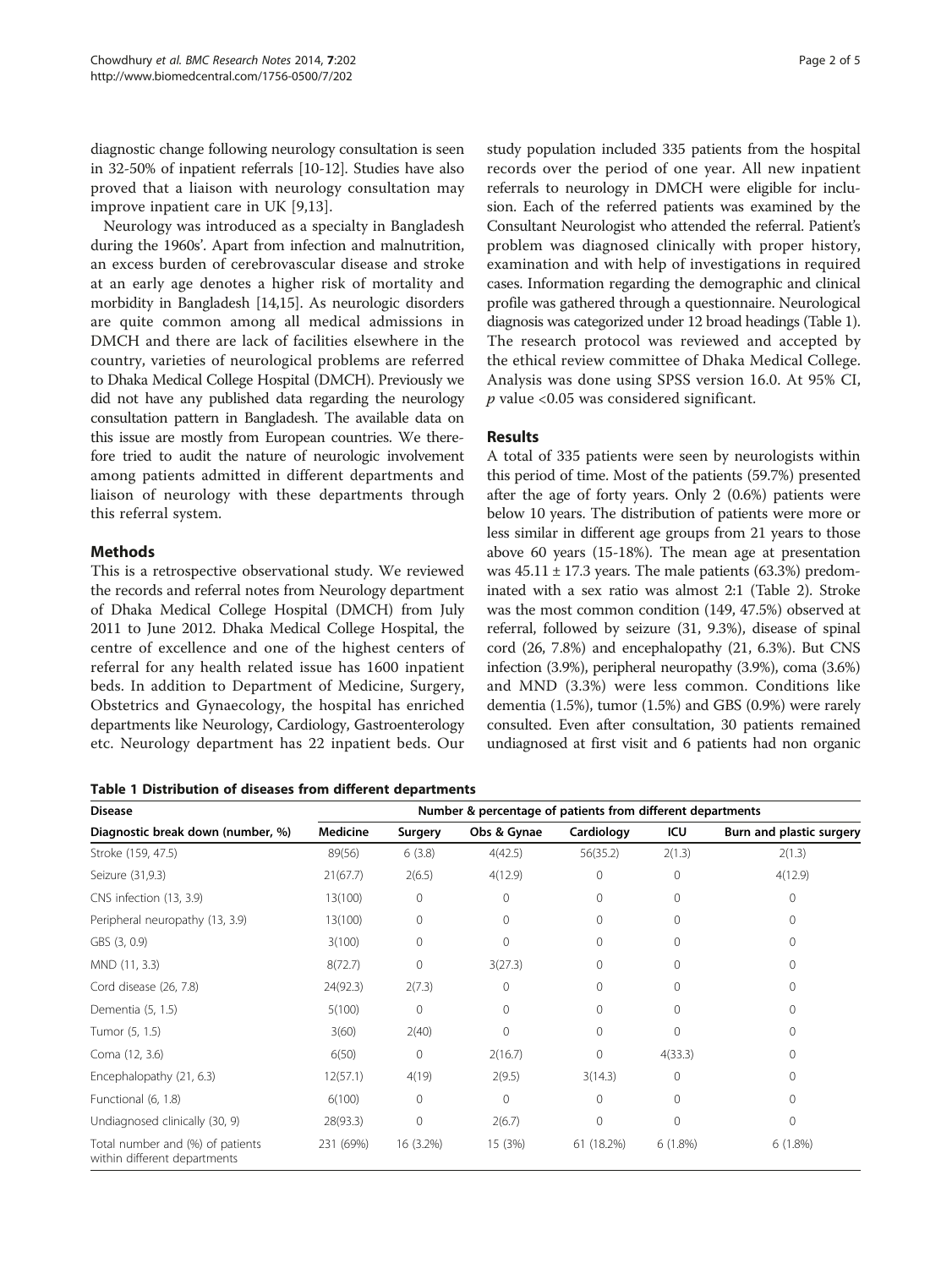<span id="page-2-0"></span>Table 2 Socio demographic profile of the patients ( $N = 335$ )

| Parameter |           | n              | %    |
|-----------|-----------|----------------|------|
| Age       |           |                |      |
|           | $0-10$ yr | $\overline{2}$ | 0.6  |
|           | 11-20 yrs | 25             | 7.5  |
|           | 21-30 yrs | 56             | 16.7 |
|           | 31-40 yrs | 52             | 15.5 |
|           | 41-50 yrs | 87             | 26   |
|           | 51-60 yrs | 62             | 18.5 |
|           | $>60$ yrs | 51             | 15.2 |
| Sex       |           |                |      |
|           | Male      | 212            | 63.3 |
|           | Female    | 123            | 36.7 |

Table-2: Shows the age group and sex distribution of patients. Most common age of presentation was after 40 yrs.

(functional) diagnosis (Table [1\)](#page-1-0). Department of Medicine was the largest consultation seeker (231, 69%), followed by department of Cardiology (61, 18.2%). Number of patients referred from Surgery (16), Obstetrics and Gynecology (15), ICU (6) and Burn & Plastic Surgery (6) were very few. More than half (56%) of the stroke patients were referred from medicine and one third (35.2%) from cardiology. Seizure (67.7%), problem in spinal cord (92.3%), coma (50%), encephalopathy (57.1%) MND (72.7%) were common reason for referral from department of Medicine. Some diseases like CNS infection, peripheral neuropathy, GBS, dementia were referred only from this department. Department of Cardiology took help only for stroke (35.2%)

Table 3 Common co-morbidities observed among patients

and encephalopathy (14.3%). Patients with cord disease (7.3%), CNS tumor (40%), seizure disorder (6.5%) and stroke (3.8%) were referred from surgery. Department of Obstetrics and Gynecology sought help for stroke (2.5%), seizure (12.9%), MND (27.3%), coma (16.7%) and encephalopathy (9.5%) (Table [1\)](#page-1-0).

Hypertension, diabetes, ischemic heart disease, dyslipidaemia and respiratory problem were significantly associated co-morbid conditions in stroke patients (at 95% CI, p value is <0.001, <0.01, <0.001, <0.05, <0.05 respectively. Hematological disorders (especially disorders with extramedullary haematopoiesis) were common association among patients with cord problem (Table 3).

## **Discussion**

Though the number of neurologists (only 86) [[16\]](#page-4-0) has increased over last decade in Bangladesh, it is still not enough. Many patients with neurological problems are often dealt by internists and others from different specialties. Studies have proved the usefulness of liaison with neurology, especially in teaching hospitals [\[4,11,](#page-3-0)[13](#page-4-0)] and the patient care also improved with specialist management. The length of hospital stays was also shortened in study by Forbes et al [\[4](#page-3-0)]. Moeller et al [\[17](#page-4-0)] also provided enough data to prove the reliability of initial neurology referral. But we didn't have any similar study in our setting. So we tried to get a glimpse of our neurology service in this teaching hospital. This paper represents a comprehensive survey of inpatient admission of neurological problems and referral seeking behavior of different departments. It gives a

|                                              | Percentage of patient with co-morbidity |              |                |              |              |               |                         |                            |
|----------------------------------------------|-----------------------------------------|--------------|----------------|--------------|--------------|---------------|-------------------------|----------------------------|
| <b>Disease</b>                               | <b>HTN</b>                              | DM           | <b>IHD</b>     | Arryhtmia    | <b>CKD</b>   | Dyslipidaemia | Respiratory<br>disorder | Haematological<br>disorder |
| Stroke (159)                                 | 83.3                                    | 100          | 85.2           | 66.7         | 66.7         | 100           | 33.3                    | $\mathbf 0$                |
| Seizure (31)                                 | 2.1                                     | $\mathbf 0$  | $\overline{0}$ | $\mathbf{0}$ | $\mathbf{0}$ | $\mathbf{0}$  | $\mathbf 0$             | 20                         |
| CNS infection (13)                           | $\mathbf{0}$                            | $\mathbf{0}$ | $\mathbf{0}$   | $\mathbf{0}$ | 9.5          | $\mathbf{0}$  | 16.7                    | $\mathbf{0}$               |
| Peripheral neuropathy (13)                   | 0                                       | $\circ$      | $\circ$        | $\mathbf{0}$ | 0            | $\mathbf{0}$  | 16.7                    | $\mathbf{0}$               |
| GBS(3)                                       | 0                                       | $\mathbf 0$  | $\mathbf{0}$   | $\mathbf{0}$ | $\mathbf{0}$ | $\mathbf{0}$  | $\circ$                 | $\mathbf{0}$               |
| MND (11)                                     | $\mathbf{0}$                            | $\mathbf 0$  | $\circ$        | $\circ$      | $\mathbf{0}$ | $\mathbf{0}$  | $\circ$                 | $\mathbf{0}$               |
| Cord disease (26)                            | $\circ$                                 | $\circ$      | 2.5            | $\mathbf{0}$ | $\mathbf 0$  | $\mathbf{0}$  | 16.7                    | 50                         |
| Dementia (5)                                 | 3.1                                     | $\circ$      | 6.2            | 0            | $\mathbf{0}$ | $\mathbf{0}$  | $\circ$                 | $\mathbf{0}$               |
| Tumor (5)                                    |                                         | $\mathbf{0}$ | $\overline{0}$ | $\circ$      | $\mathbf{0}$ | $\mathbf{0}$  | 16.7                    | $\mathbf 0$                |
| Coma (12)                                    | 2.1                                     | $\mathbf{0}$ | 2.5            | 33.3         | 9.5          | $\mathbf{0}$  | $\circ$                 | $\circ$                    |
| Encephalopathy (21)                          | 2.1                                     | $\mathbf{0}$ | 3.7            | $\mathbf{0}$ | $\mathbf{0}$ | $\mathbf{0}$  | $\Omega$                | $\mathbf{0}$               |
| Functional (6)                               |                                         | $\mathbf{0}$ | $\mathbf{0}$   | $\mathbf{0}$ | $\mathbf 0$  | $\mathbf{0}$  | $\Omega$                | $\mathbf{0}$               |
| Undiagnosed clinically (30)                  | 7.3                                     | $\mathbf 0$  | $\mathbf{0}$   | 0            | 14.3         | $\mathbf{0}$  | $\mathbf 0$             | 30                         |
| Total number of patients with co-morbidities | 96                                      | 16           | 81             | 6            | 21           | 16            | 12                      | 10                         |
| $P$ value                                    | < 0.001                                 | < 0.01       | < 0.001        | >1           | > 0.05       | < 0.05        | < 0.05                  | < 0.001                    |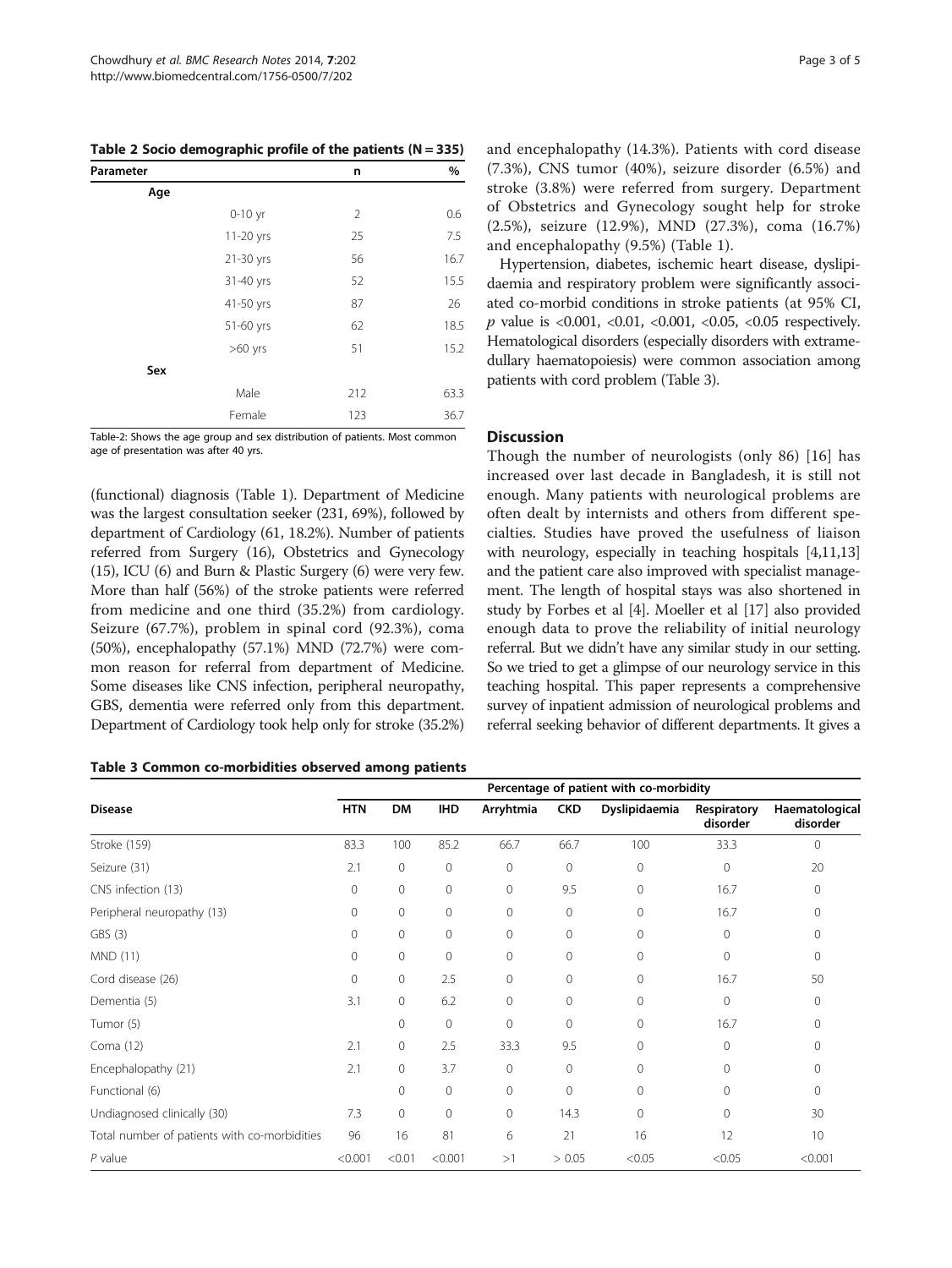<span id="page-3-0"></span>transparent idea about the burden of neurological cases in these departments.

The patient demographic profile reflects that most of the referral and consultation sought was from the older (the mean age,  $45.11 \pm 17.3$  years) and male patients. The distribution was similar to Gajurel et al [[18](#page-4-0)] from India. Probably the age and sex related increase in cerebrovascular event has made the neurological problems a common ailment in many studies including this one [7,12]. A total of 33226 patients were admitted in Department of Medicine of DMCH, the largest fraction (14.3%) of which was stroke [\[19\]](#page-4-0) and not surprisingly the most common cause of referral, irrespective of the departments was stroke (47.5%) which is also similar (49.5%) to the report of Gujral et al [\[18\]](#page-4-0). But the total burden of neurological problem in Medicine is not known. Though most (231) of the patients were referred from the department of medicine to neurology, it accounts for only 0.69% of all inpatient admissions [[19](#page-4-0)]. Even the data from death and discharge profile of The Royal College of Physicians of London, revealed that the majority of patients with serious neurological disease were under the care of physicians (and sometimes surgeons) in disciplines other than neurology [[20](#page-4-0)]. A significant portion of referral (18.2%) came from department of cardiology, especially for patients with stroke (35.2%), which can be explained by the common patho-physiology of vascular events. Stroke as being major killer and cause of disability in developing world like us, it was the commonest cause for referral. Stroke causes 1.6 million death in china and 0.6 million death in India [[21](#page-4-0)]. Other than stroke, seizure (9.3%) was the next common event for consultation seeking. In contrary to this most the European studies except for the Irish, reported epilepsy as a major cause of referral, followed by stroke [7[,19,22,23](#page-4-0)]. The Irish reporting had stroke (22.7%) and epilepsy (10.2%) as two most common causes for referral. This is probably partly due to the difference in disease prevalence and the methodology applied in these studies. Although, the annual incidence of epilepsy (50 per 100000 population) in developing countries is twice that of the developed world [[24](#page-4-0)], the increased burden of stroke has outnumbered other diseases in our study. The frequency of other neurological problems like, cord disease, encephalopathy, CNS infection, peripheral neuropathy was very low. The pattern these less common diseases, was similar to the above mentioned European studies [7,[19,22](#page-4-0),[23\]](#page-4-0).

Seizure was also common cause of referral from the department of Obstetrics & Gynecology and Burn & Plastic surgery. This is mostly due to referral from eclampsia ward and that the patients with epilepsy often encounter burn accidentally during a seizure event. Unfortunately even after the efforts by neurologists about 9% of the patients remained undiagnosed. Hypertension, DM, ischemic heart disease, dyslipidaemia, hematological disorder and respiratory disorders were significant (p value  $\langle 0.05 \rangle$ ) association with neurological problems. All these are common comorbidities for vascular events eg stroke [[25](#page-4-0)].

We had some limitations in this study. First of all, patients were seen only once by the neurologist. So follow up data was unavailable. Secondly, each patient was consulted by a single neurologist. So there is chance of diagnostic variability. Further studies involving large cohorts and cross checking neurologists are required to validate these findings.

#### Conclusion

A significant portion of neurological workload is still managed by non neurologist physicians and the pattern of disease includes the entire possible range of neurological problems. The neurologists can make a valuable contribution to the diagnosis and management of neurological problems through the medium of neurological ward referrals.

#### Competing interests

The authors declare that they have no competing interests.

#### Authors' contributions

RNC was involved concept, data collection and revision of manuscript for this study. ATMHH was involved in data analysis and writing the article. The rest were involved in design, data collection and analysis. All the authors have read and approved the final version of the manuscript.

#### Acknowledgements

We are really thank full to all those departments for referring the patients to us.

Received: 4 December 2012 Accepted: 28 March 2014 Published: 31 March 2014

#### References

- 1. Burton KJ, Allen S: A review of neurological disorders presenting at a paediatric neurology clinic and response to anticonvulsant. Ann Trop Pediatric 2003, 23:139–143.
- 2. MacDonald BK, Cockerell OC, Sander JWAS, Shorvon SD: The incidence and lifetime prevalence of neurologic disorder in a prospective community-based study in the UK. Brain 2000, 123:665–676.
- 3. Playford ED, Crawford P, Munro PS: A survey of neurological disability at a district general hospital. Br J Clin Pract 1994, 48:304-306.
- 4. Forbes R, Craig J, Callender M, Patterson V: Liaison neurology for acute medical admissions. Clin Med 2004, 4:290.
- 5. Craig J, Patterson V, Roche L, Jamison J: Accident and emergency neurology: time for a reappraisal? Health Trends 1997, 29:89-91
- 6. Morrow JI, Patterson VH: The neurological practice of a district general hospital. J Neurol Neurosurg Psychiatry 1987, 50:1397–1401.
- 7. McColgan P, Carr AS, McCarron MO: The value of a liaison neurology service in a district general hospital. Postgrad Med J 2010. doi:10.1136/ pgmj.2010.106971.
- 8. Chadwick D, Smith D: The misdiagnosis of epilepsy. BMJ 2002, 324:495e6.
- 9. Fitzpatrick AS, McCarron MO: Inpatient use and usefulness of a district general hospital neurologist. Postgrad Med J 2008, 84:109e10.
- 10. Hillen ME, Sage JI: Proving the worth of neurologists. Neurology 1996, 46:276e7.
- 11. Steiger MJ, Enevoldson TP, Hammans SR, Ginsberg L: Influence of obtaining a neurological opinion on the diagnosis and management of hospital inpatients. J Neurol Neurosurg Psychiatry 1996, 61:653e4.
- 12. Costello DJ, Renganathan R, O'Hare A, Murray B, Lynch T: Audit of an inpatient neurology consultation service in a tertiary referral centre: value of the consulting neurologist. Ir Med J 2005, 98(5):134-137.